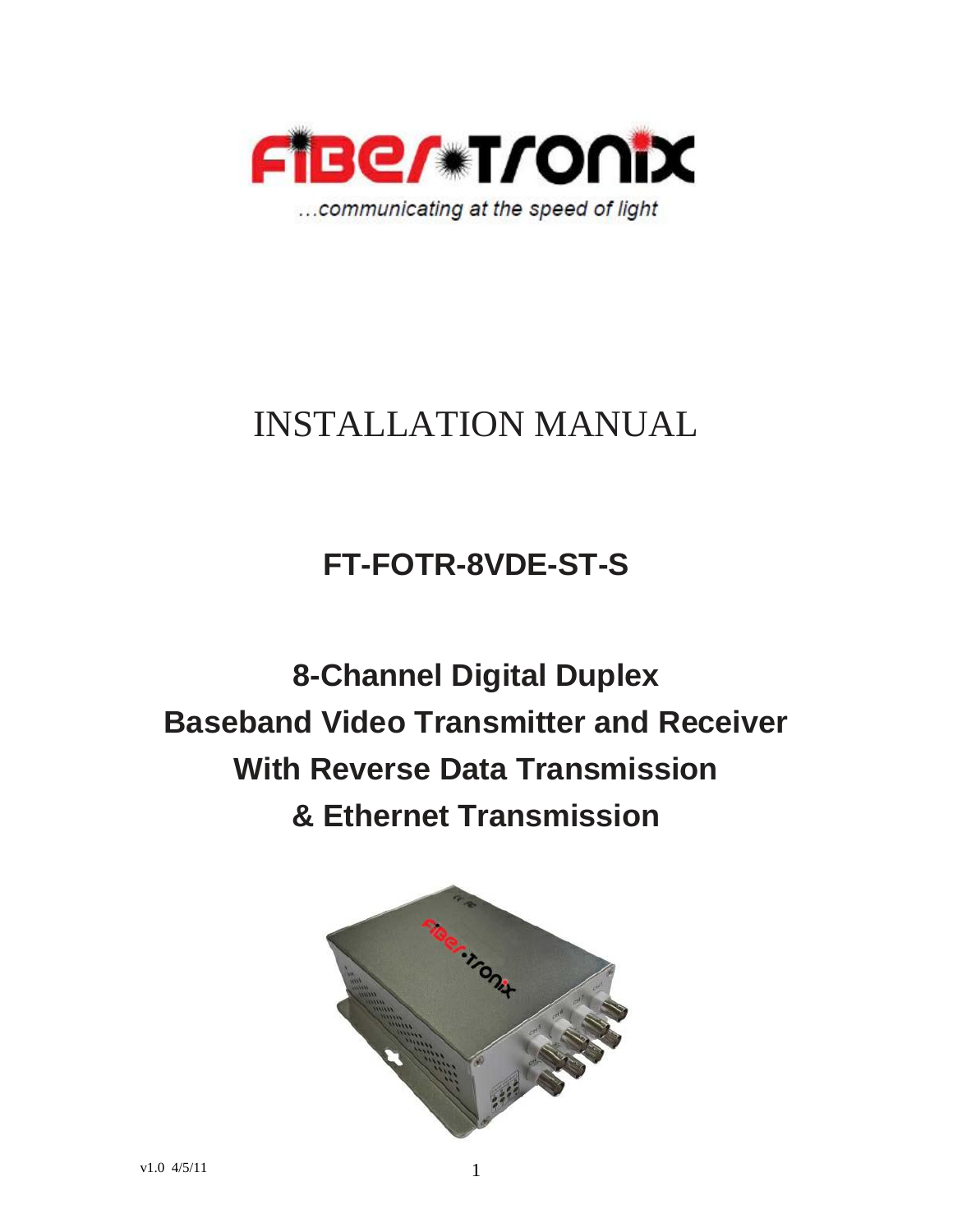## **PACKAGE CONTENTS**

This package contains:

One each FT-FOTR-8VDE-ST-S 8-channel baseband video transmitter and receiver Two 5VDC power supplies One installation manual

## **PRODUCT DESCRIPTION**

The FT-FOTR-8VDE-ST-S fiber optic transmitter/receiver supports the transmission of eight baseband video channels, a reverse data signal and Ethernet over one strand of single-mode fiber optic cable. This product is compatible with all NTSC and PAL video signals. Power, optical signal, video signal and data signal are easily inspected through LED indicators directly on the units. The transmitter and receiver combination supports transmission distances for optical loss budgets of less than 18 dB.

### **SPECIFICATIONS**

#### **FT-FOTR-8VDE-ST-S**

Specifications (Typical)

| Optical Wavelength<br>1.          | 1310nm / 1550nm                          |
|-----------------------------------|------------------------------------------|
| Fiber Type<br>2.                  | Single-mode 9/125um                      |
| Maximum Link Distance<br>3.       | 12.5 miles                               |
| Connector<br>4.                   | Simplex ST                               |
| Acceptable Loss Budget<br>5.      | 18dB                                     |
| Number of Video Inputs<br>6.      | 8                                        |
| Video Connector<br>7.             | <b>BNC Female</b>                        |
| Transmitter Input Impedance<br>8. | $75\Omega$ unbalanced                    |
| Receiver Output Impedance<br>9.   | $75\Omega$ unbalanced                    |
| 10. Video Bandwidth per Channel   | $0Hz - 6.5MHz$                           |
| 11. Video SNR                     | $>60$ dB                                 |
| 12. Differential Gain             | $< 1\%$                                  |
| 13. Differential Phase            | $<1^{\circ}$                             |
| 14. Tilt                          | $< 1\%$                                  |
| 15. Data Rate                     | $0 - 300$ Kbps                           |
| 16. Data Connector                | <b>Terminal Block</b>                    |
| 17. Data Interface                | RS485, RS422 or RS232                    |
| 18. Baud Rate Per Channel         | $0 - 100$ Kbps                           |
| 19. Bit Error Rate                | $< 10^{-9}$                              |
| 20. Ethernet Standard             | IEEE.802.3/802.3u, IEEE 802.1Q (VLAN)    |
| 21. Ethernet Data Rate            | 100M                                     |
| 22. Ethernet Interface Speed      | 10M/100M auto adjust, Duplex/Half Duplex |
| 23. Power Supply                  | 5VDC                                     |
| 24. Power Consumption             | < 10W                                    |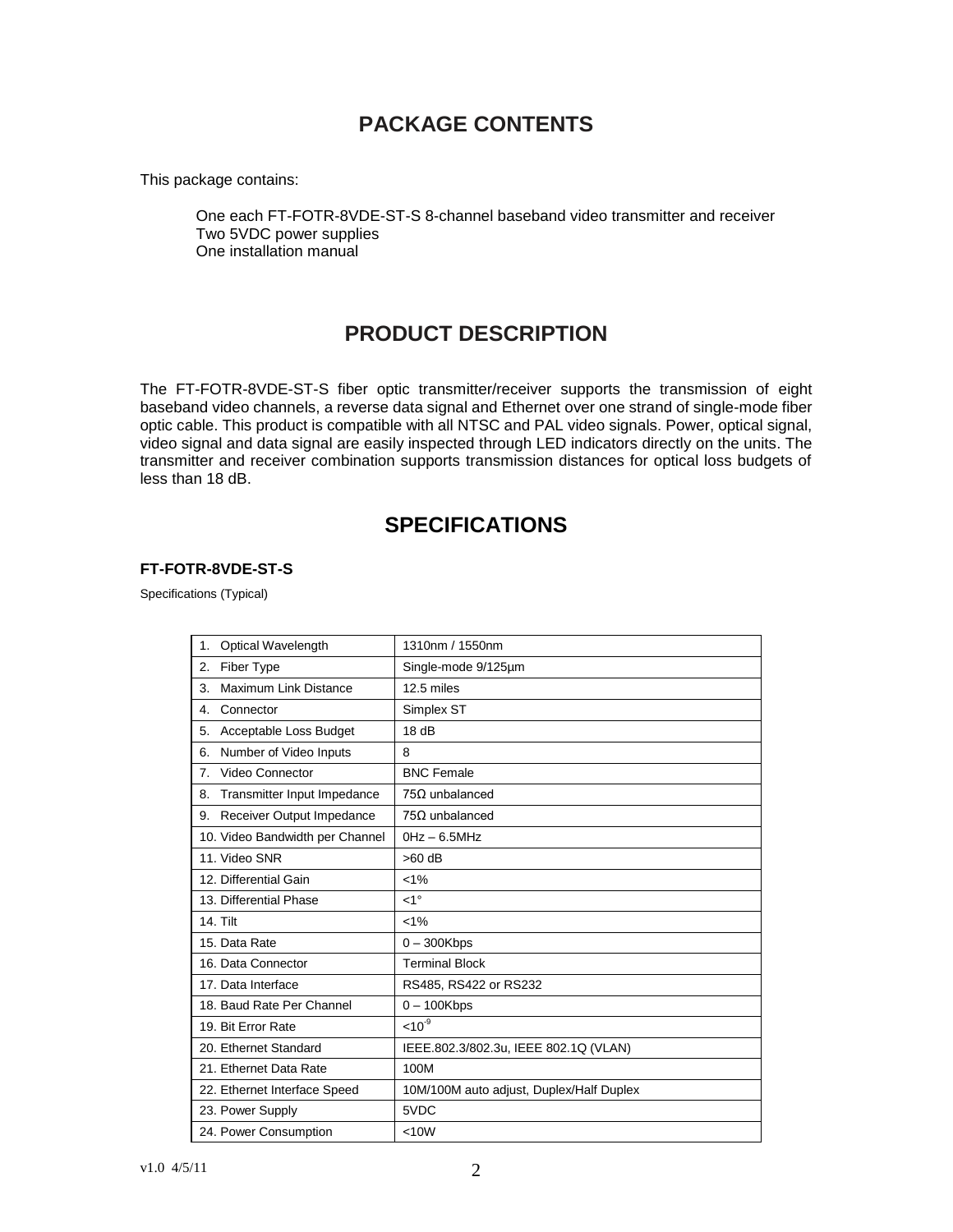| 25. Operating Relative Humidity | $0 - 95%$ non-condensing |
|---------------------------------|--------------------------|
| 26. Operating Temperature       | 14°F – 122°F             |
| 27. Dimensions                  | 7"x5.2"x2.2" per unit    |
| 28. Weight                      | 18.3 oz. per unit        |

## **INSTALLATION AND OPERATION**



This symbol is intended to alert the user to the presence of important operating and maintenance (servicing) instructions.



This symbol is intended to alert the user to the presence of "dangerous voltage" within the product's enclosure that may be of sufficient magnitude to constitute a risk of electrical shock.

#### **CAUTION: To reduce the risk of electrical shock do not remove the cover or back of this unit. No user serviceable parts are inside.**

#### **CAUTION: To prevent electric shocks and risk of fire hazards, do not use other than specified power source.**

#### **1. UNPACKING and HANDLING**

Each unit is shipped assembled and factory tested.

Ensure that all accessories are removed from the container before discarding packing material

#### **2. MECHANICAL INSPECTION**

Inspect the front and rear of the equipment for shipping damage. Make sure the equipment is clean, and no connectors are broken, damaged, or loose. If equipment appears to be damaged or defective please contact your distributor or Fibertronix at 1-610-429-1511 for assistance.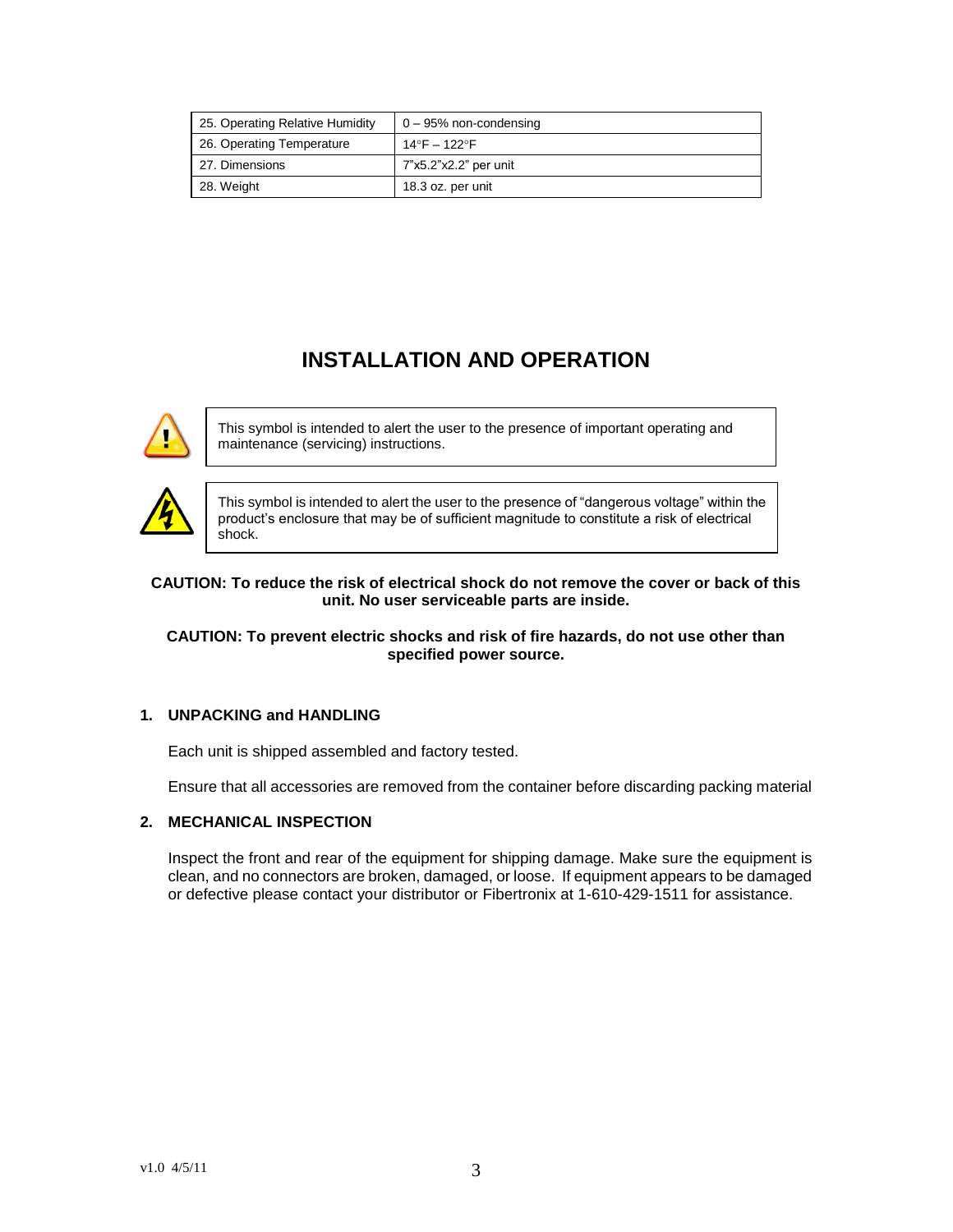#### **3. WIRING CONNECTIONS**





**Receiver Front and Rear Panels**



- a. Plug the included power supplies in a 120VAC outlet. Each power supply's DC output adaptor connects respectively to the power input of the transmitter and receiver.
- b. Connect the transmitter and receiver's optical connectors with an ST/PC patch cable. The transmitter and receiver's Link Indicator Lights will indicate optical signals are transmitted and received normally.
- c. Connect the video source (e.g., camera) to the transmitter's video input port using quality 75Ω coaxial cable with BNC connectors.
- d. Connect the video monitor to the receiver's video output port using quality 75Ω coaxial cable with BNC connectors.
- e. Connect the data ports using the Ethernet RJ45 jack or the RS485 terminal block. If using the RS485 terminal block be sure the wiring configurations are consistent with the diagram above for both the transmitter and receiver.